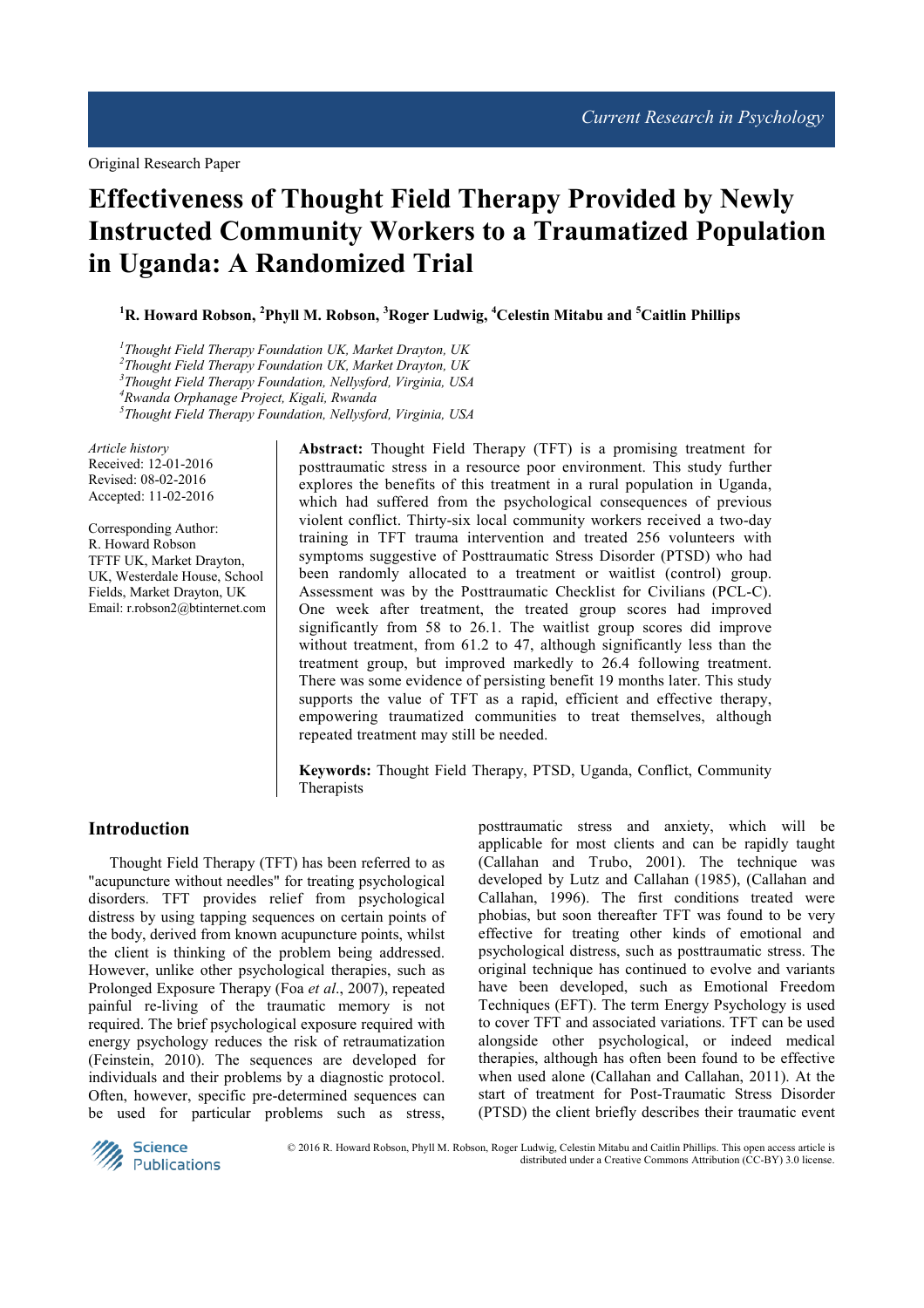and whilst thinking about the problem and describing how they feel, gives a score of 0 to 10 for the severity of the emotion, 0 being no concerns, 10 being the worst ever. This score is called the Subjective Units of Distress (SUD). The client is then instructed to tap on various parts of the body in a particular sequence as instructed by the therapist depending on the specific emotion or emotions, whilst still thinking of the problem (s). They then repeat the severity score and if this has fallen by two or more points, they then follow a specific tapping and eye movement sequence (called the 9-gamut). They then repeat the original sequence and score again. If the score (SUD) is then 1 or 0, the treatment is completed with an eye movement sequence to reinforce the treatment. There is a specific sequence for trauma, but other symptoms, such as guilt or anger may also need treatment. Sometimes progress becomes inhibited due to a phenomenon called psychological reversal, which requires its own tapping sequences. Treatment takes 30- 60 minutes or less. One treatment is often sufficient, but follow up treatment may be needed, especially if associated psychological issues arise. Callahan and Callahan (2000) and more recently Feinstein (2008), have reviewed the experience of using TFT for psychological trauma following man-made or natural disasters. Feinstein (2012) has reviewed the evidence for the effectiveness of Energy Psychology, particularly for PTSD and concluded, on the basis of three placebocontrolled studies, that rapid and durable gains were apparent and concluded that there was good evidence to support this approach. Kim *et al*. (2013) reviewed the use of acupuncture for PTSD, overall the results were encouraging but generally not conclusive.

Developing countries are particularly prone to PTSD, following periods of conflict, due to subsequent social instability, economic difficulties and susceptibility to natural disasters (Desjarlais *et al*., 1995). For many individuals, symptoms of PTSD can persist long after the initial event (Galea *et al*., 2005). Therapies are required to treat PTSD in these situations that are rapid, efficient in use of resources and can reach whole communities. Various techniques have been tried with individual, or combined treatment modalities. In a non-randomized pilot study, Folkes (2002), successfully treated refugee and immigrant students in the United States with TFT. Their symptoms of PTSD were categorized by high scores on the Posttraumatic stress disorder Checklist for Civilians (PCL-C) (Weathers *et al*., 1991), with significant improvements in the scores after three sessions of TFT. Ertl *et al*. (2011), in a controlled trial with narrative exposure therapy, delivered by local intensively trained lay counselors to former Ugandan child soldiers, significantly improved symptoms of PTSD compared to controls, although an improvement in the control groups was also noted. Treatments however,

required individual therapists for eight sessions, lasting up to eight hours. Bass *et al*. (2013) compared, in the Democratic republic of Congo, cognitive processing therapy to individual support, delivered by experienced psychosocial assistants to female survivors of sexual violence. Treatment required individual sessions, lasting one hour followed by 11 two hour small group sessions. Marked improvements in PTSD symptoms, functional state, anxiety and depression were noted in the treatment group, up to six months, compared to the control group, although the latter also showed improvement. Stone *et al*. (2009) found improvements in PTSD scores in Rwandan genocide survivors using rapport building exercises and TFT and subsequently in another group, TFT, EFT or Tapas Acupressure Techniques (Stone *et al*., 2010).

Sakai *et al*. (2010) also used TFT together with breathing exercises and relaxation therapy to treat orphaned teenage genocide survivors in Rwanda. This was a non-randomized study in which PTSD symptoms were measured by the Child Report of Post-traumatic Symptoms (CROPS) and the Parent (or guardian) equivalent (PROPS) (Greenwald and Rubin, 1999). Basic TFT algorithms, including correction of psychological reversals (Callahan and Trubo, 2001), were used. The improvement in scores was rapid and although some benefit was lost by three months, there was persisting benefit at one year. However, since the community had learnt the treatment algorithms, repeated self-treatment may have contributed to the sustained benefit. Connolly and Sakai (2011) followedup with an additional study where therapy was given by a group of 28 local people (all but one were female) who completed a two-day TFT algorithm training course. The newly trained therapists treated 171 genocide survivors with their recently learnt TFT process, supervised as necessary by TFT trainers. Participants were allocated alternately to a treatment or waiting list (control) group. Symptoms were assessed by the Modified PTSD Symptom Scale (MPSS) (Falsetti *et al*., 1993) and the Trauma Symptom Inventory (TSI) (Briere, 1995). These questionnaires had been translated into the local language, in which the participants were literate. Forty-six participants were not included in the final TSI assessment, as they had scored more than 74 on the Inconsistent Data subscale. The treatment group completed questionnaires prior to and one week following treatment. The control group completed questionnaires at the same time and received treatment two days after their post-test. They returned to repeat the questionnaires after a further week. The participants completed their questionnaires independently, only rarely was assistance required from translators. Twenty-five participants failed to attend for the first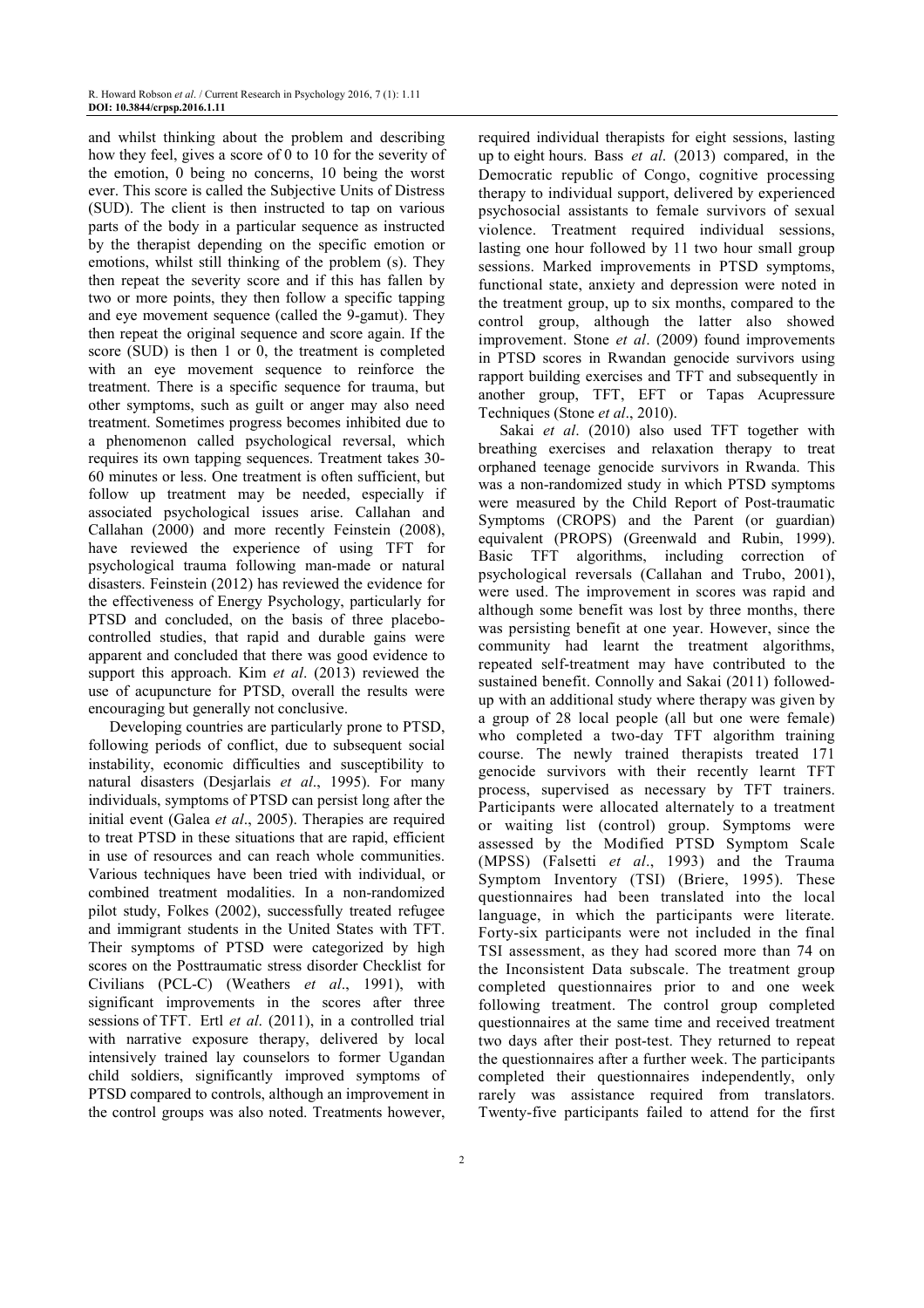post-test and a further 21 of the waiting-list group failed to attend for the second post-test. The results, by analysis of co-variance and repeated measures analysis of variance, strongly suggested that brief TFT provided by local people with only limited training reduced the symptoms of PTSD. The proportion meeting the diagnostic cut-off as determined by the MPSS was also reduced. Eighty-eight participants were assessed at two years, using the same instruments and the benefit was sustained. Connolly *et al*. (2013) undertook a similar study in Rwanda, of 199 participants using the same test instruments. They were allocated alternately to treatment or waiting-list groups and 35 were excluded from analysis due to very high scores on the Inconsistent Response sub-scale, suggesting invalid responses (Briere, 1995) leaving a final sample of 164. A different group of community members received twoday training in TFT. All participants completed pretreatment MPSS and TSI questionnaires. As all but one of the participants had problems with literacy even in their own language, the questionnaires were completed by individual interviews by the Rwandan therapists. Two days later, the treatment group then received treatment with TFT from the newly trained therapists. Both groups were assessed after one week and two days later, the waiting-list group received treatment and were re-assessed after a further week. Both groups showed a further improvement in scores, even without treatment, but in addition there was a strong treatment effect. Our current study explores further the contribution of TFT delivered by lay people to treat PTSD in western Uganda, where there had been intermittent conflict since Uganda gained independence in 1963. Initially many were killed during fighting between neighboring kingdoms. The situation subsequently improved, although there remained lowlevel factional conflict. By 1995, remnants of previous revolutionary organizations apparently supported by local states, created a significant military movement, the Allied Democratic Forces. Attacks on civilians peaked around 1998, when many civilians were kidnapped or murdered, especially in villages, causing their inhabitants to spend the nights in the bush for safety. The District has been largely pacified since 2005, but many still suffer posttraumatic stress and related symptoms such as anger, fear, shame and anxiety. Ongoing issues such as grief due to bereavement, physical pain, specific medical problems and domestic issues particularly finance, domestic violence, infidelity and alcohol abuse add to the peoples' problems. Our study was designed to assess any benefit in symptoms of PTSD, measured by PCL-C scores, one week and 19 months after treatment with TFT. Participant volunteers from the Kasese District of Uganda, presenting with symptoms suggestive of PTSD, were treated by newly trained community workers, in a randomized, controlled trial.

# **Method**

## *Participants*

# *Ugandan Therapists*

The Catholic Diocese selected 36 Catechists to be trained in TFT at the elementary (algorithm) level. They were lay assistants to the clergy, for which they had received special training. They were well educated and were respected as leaders within their communities. They attended a two-day training course in TFT at the algorithm level, specifically to address PTSD. TFT algorithms are specific tapping sequences, previously shown to be effective for particular symptoms (Callahan and Trubo, 2001). There are separate sequences for trauma, anxiety, anger, guilt, shame, embarrassment and pain, whilst the client is thinking about the problem and emotion. For trauma, the client reflects how they feel when recalling the original trauma. If there is more than one event, they may have to be addressed separately. For PTSD, the trauma sequence is used (inner eyebrow, under eye, under arm then collarbone). If other symptoms are apparent, as they often are with PTSD, the sequences for these can be added, or introduced later. Additional sessions may be needed and other symptoms might become apparent at these times. Before and after the sequence, clients score the intensity of the problem they are concentrating on, using a 0 to 10 linear scale (0 being none, 10 the worst ever) called the Subjective Units of Distress (SUD). Provided that there has been a reduction in the SUD of two points or more, they follow a sequence of right and left brain activation activities and including an eye movement protocol, followed by a repeat of the original sequence (the TFT "sandwich"). Failure to improve sufficiently requires treating psychological reversal by other specific tapping sequences (Callahan and Callahan, 2000). If the SUD has fallen to 0 or 1, treatment is completed by a brief eye movement reinforcement protocol. The trainees were taught these procedures by lectures and demonstrations, then by supervised group work and finally small group work with feedback. The importance of client consent and confidentiality were stressed to the trainees during the training.

### *Volunteer Participants*

Brief information regarding the trial was promulgated throughout the Diocese, although any faith was welcome and also on local radio, including features of PTSD and invitations were extended to those with suggestive symptoms. Age of volunteers was restricted to 18 or older. Volunteers were recruited one month prior to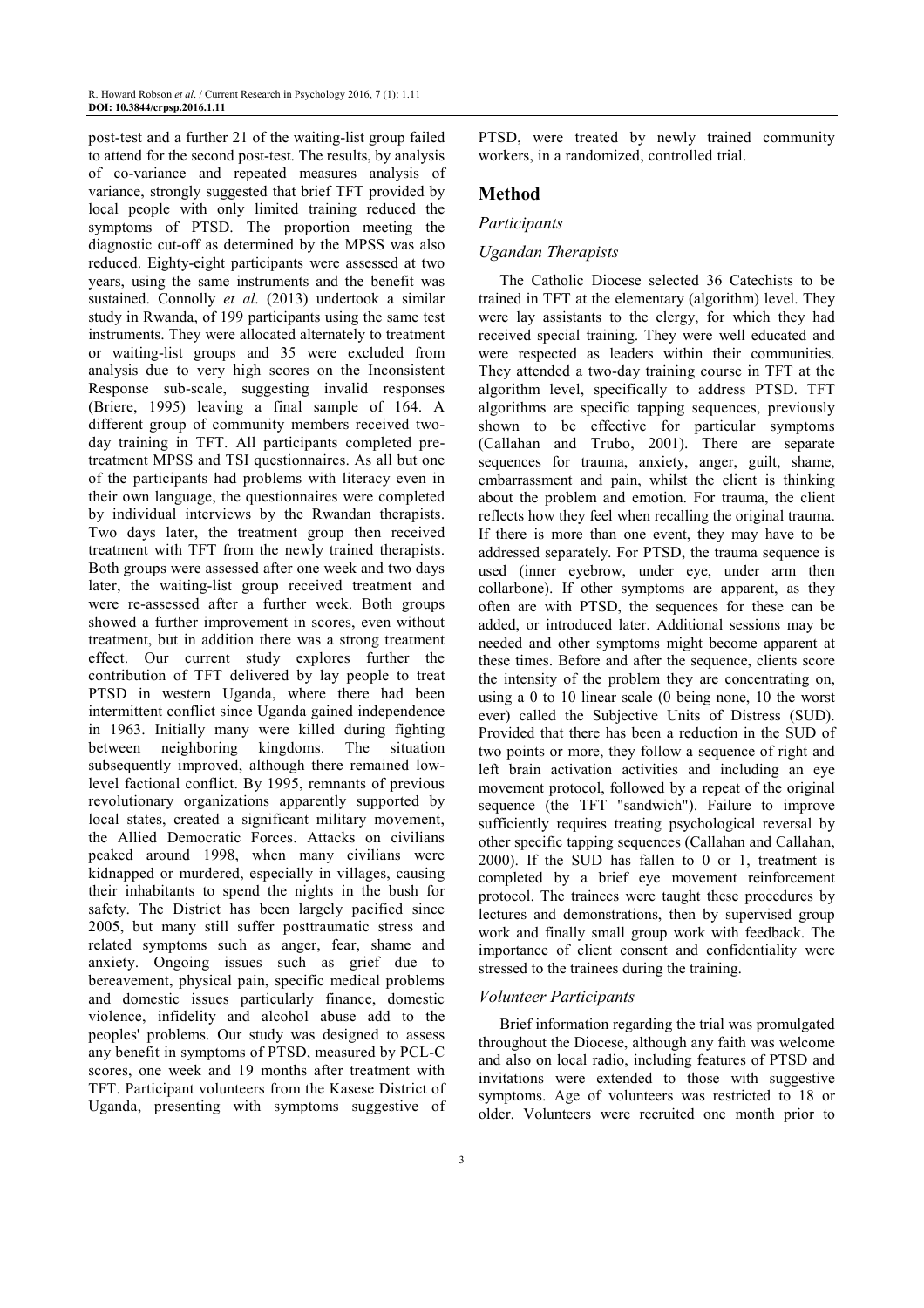commencing the trial. A formal written invitation was offered, describing the purpose of the study, the protocol and a brief description of TFT. Information regarding consent, confidentiality and availability of limited travel and catering support, was included. It was necessary for this information to be translated into the local language for potential volunteers. No inducements were offered, except that a meal would be provided on the days that they attended and limited help with transport would be available. Volunteers were informed of their allocated time and date to attend the center where the study was taking place. They were screened to ensure that they met the age criteria. Any who could not be accommodated in the study, due to there being an excess of the pre-requisite number at any one time, were offered TFT by the visiting study team or newly trained therapists after they had completed their work on the study for the day. The volunteers were provided with duplicate consent forms in Lhukonzo, the local language. Translators were available for the many who could not read, in addition to the details being orally presented to all the volunteers, including the right to withdraw at any time without prejudice.

## *Protocol*

The 256 participants attended in cohorts of 32, in the mornings and afternoons of four consecutive days and were randomly allocated to a treatment group or a waitlist (control) group, who were treated one week later. Although a different treatment modality could have been incorporated as a comparison, rather than a waitlist control, we felt that it would have been more prone to bias, due to the practicalities of maintaining a blind study. Allocation ratio was 1:1. Cohort allocation was by local individuals unconnected with the trial and at available times convenient to participants. Allocation to treatment or control groups was by block randomization (to achieve 16 in each treatment group for every cohort), using computer generated random number sequences previously prepared by a non-trialist, which were kept in sealed envelopes and unknown to the trialists. Participants attended sequentially in no particular order to collect their allocation card and were then provided with a folder appropriate to their allocation, odd numbers for treatment, even numbers for control. The folder contained forms for consent, a demographic questionnaire and PCL-C forms. Consent was explained to the cohort of 32 and the consent forms were completed individually with the help of Ugandan translators, due to problems with literacy. Participants were then split into their respective groups to complete their demographic and PCL-C questionnaires. Participants were not informed at this stage whether they were in the treatment or wait-list group. The PCL was developed for the United States

military and subsequently adapted for civilian use, to assess PTSD (Weathers *et al*., 1991). The civilian version is not targeted for a specific event and can assess the consequences of multiple events. It addresses three main domains of PTSD, namely intrusive imagery of events, hyperarousal and avoidance (Reed *et al*., 2012). There are 17 questions, with answers graded from 1 to 5, the minimum score being 17. A severity score is obtained by adding the scores for each question, which was done in this study. A variety of cut-offs have been suggested for different circumstances, varying from a cut-off of 30 for screening a low-prevalence community, to 50 for traumatized populations providing a more specific score for diagnostic purposes (Blanchard *et al*., 1996; USDVA, 2012).

The questionnaire had been professionally translated into the local Lhukonzo language and then back translated into English to ensure reliable translation. Although the questionnaire is for self-completion, most participants required help from Ugandan translators, due to poor literacy and cultural differences in interpreting one particular question. Translators were unaware of the participant's allocation.

The control group left after completing the questionnaire, the treatment group remained to be treated individually with TFT by one of the recently trained Ugandan therapists. Participants were intentionally not treated by the same therapist who assisted with translation. The two groups were free to leave therefore at different times and there was a period between one cohort finishing and the next arriving, to minimize contamination. The newly trained therapists administered the treatment without interference from the supervising team. Treatment took from 30-60 min. A local trainee who had received previous similar training in addition to the present training was available as a supernumerary to assist with any difficulties the trainees might experience. The trainees enquired about other symptoms that their client might suffer from, or be indicated by a SUD failing to respond adequately to the trauma algorithm. These were treated by additional algorithms that they had been taught, which could be added to the trauma algorithm. Additional symptoms were treated in the same session, either with the trauma algorithm, or following it. Although this often took longer, all treatments were completed within the hour. They recorded the symptoms that they treated, in addition to trauma and the algorithms used. Two trialists ensured that the trainees were using TFT and not attempting other approaches, but did not otherwise interfere with the treatment. Two assistants otherwise unconnected to the study, collected the questionnaires, checked that a score had been recorded for each question and entered the data onto the results spreadsheet. The participants were invited to return exactly one week after their first attendance.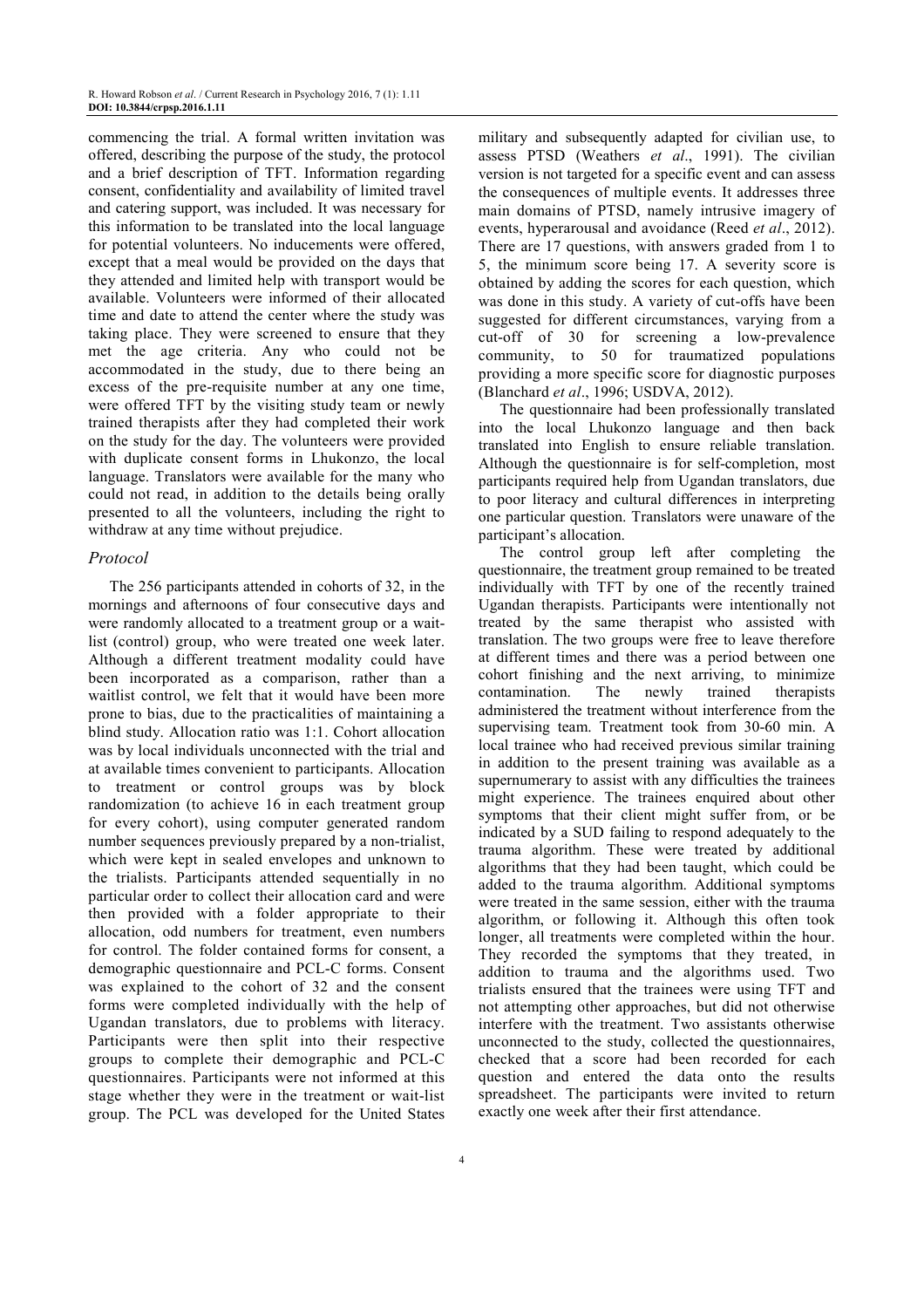Table 1. Participant flow diagram. All participants were assessed by the PCL-C at Time 1, group A then received TFT immediately after and were reassessed one week later (Time 2). Group B were assessed at Time 1, re-assessed at Time 2, then received TFT immediately afterwards. Following their treatment, Group B were assessed again after a further week (Time 3). All participants were invited to re-attend for further assessment at 19 months and were analyzed as a whole group compared to initial assessment and as separate Groups A and B

| Stage/Time                         | Treatment group                       | Both groups                         | Waiting-list group                            |
|------------------------------------|---------------------------------------|-------------------------------------|-----------------------------------------------|
|                                    | (Group A)                             | $(A+B)$                             | (Group B)                                     |
| Enrollment                         |                                       | Assessed (257)                      |                                               |
|                                    |                                       | Excluded (1)                        |                                               |
|                                    |                                       | Did not meet inclusion criteria (1) |                                               |
|                                    |                                       | Randomized (256)                    |                                               |
| Allocation (Time 1)                | Allocated to treatment (128)          |                                     | Allocated to wait list (128)                  |
|                                    | Received assessment + treatment (128) |                                     | Received assessment (128)                     |
| Follow-up (Time 2)                 | Failed to attend assessment (14)      |                                     | Failed to attend assessment + treatment $(6)$ |
| Analysis (Time 2)                  | Analyzed (114)                        |                                     | Analyzed (122)                                |
| Follow-up(Time 3.                  |                                       |                                     | Failed to attend assessment (15)              |
| Group B only)                      |                                       |                                     |                                               |
| Analysis (Time 3)                  |                                       |                                     | Analyzed (107)                                |
| Follow-up                          | Failed to attend (76)                 |                                     | Failed to attend (64)                         |
| $(19$ months)                      |                                       |                                     |                                               |
| Analysis (19 months) Analyzed (52) |                                       |                                     | Analyzed (64)                                 |

On this occasion both groups were again assessed by the PCL-C, following which, the control group was treated for their traumas by TFT. A further week later, the control group attended for another PCL-C assessment as shown in Table 1. Nineteen months after the original study, we returned to repeat an assessment of the original participants. They were given the PCL-C to complete with the help of interpreters, who were not aware of the original scores. Lunch was provided as before. The Ugandan therapists offered further treatment to the volunteer participants following the closure of the follow-up.

#### *Outcomes*

#### *Primary Outcome*

Changes in PTSD scores (measured by PCL-C) following TFT.

## *Secondary Outcomes*

Comparison of scores between treatment and control groups at Time 1 and Time 2.

Changes in control group scores pre- and posttreatment.

Change in proportion of PCL-C scores more than 50, following treatment and 19 months later.

## *Sample Size*

A previous similar study in Rwanda (Connolly and Sakai, 2011) had recruited an adequate sample, commencing with 171 participants. To allow for any cultural differences between Uganda and Rwanda, that might affect the study, a more generous recruitment of 256 volunteers for this study was considered to be adequate.

#### *Statistical Methods*

The PCL-C scores for individual questions were summated and checked by an assistant not otherwise

involved in the trial, before entering the data onto a spreadsheet. The data was subsequently forwarded to the statistician for analysis. Between- and within-subjects comparisons were made with pre- and post-treatment outcomes, including the assessment at 19 months. Changes in the proportion of PCL-C scores greater than 50 before and after treatment were analyzed to assess any effect of TFT on the prevalence of PTSD.

SPSS version 19 was used for statistical analysis. Independent measures *t* tests were used to compare mean PCL-C scores between groups, apart from Time 1 (due to significantly different variances, when a Mann-Whitney U test was used) and age at entry. Repeated measures *t* tests and ANOVA were used for comparisons between times but within groups. Gender differences at entry and comparisons of proportions with PCL-C scores more than 50 were compared using Pearson's Chisquared test. Effect sizes were calculated using Cohen's *d* (Cohen, 1988). The protocol was reviewed and approved by Thought Field Therapy Foundation Ethics Committee, Mbarara University Institutional Review Committee and the Uganda National Council for Science and Technology.

#### **Results**

#### *Demographics*

Of the 256 participants allocated to either the treatment or wait-list group, 236 returned for the second assessment. Of these returners, the majority of the participants were female (81.3%) and the average age was 46. Groups did not significantly differ in terms of gender,  $\gamma$ 2(1, N = 236) = 3.363, p = 0.186; age,  $t(236)$  =  $-0.388$ ,  $p = 0.699$ ; or baseline PCL-C score, U = 5960, p  $= 0.073$ . Demographics are summarized in Table 2. Two participants in the treatment group had scores less than 30 making it unlikely that they had PTSD and two others had scores equal to 30, but all were included in the trial, as this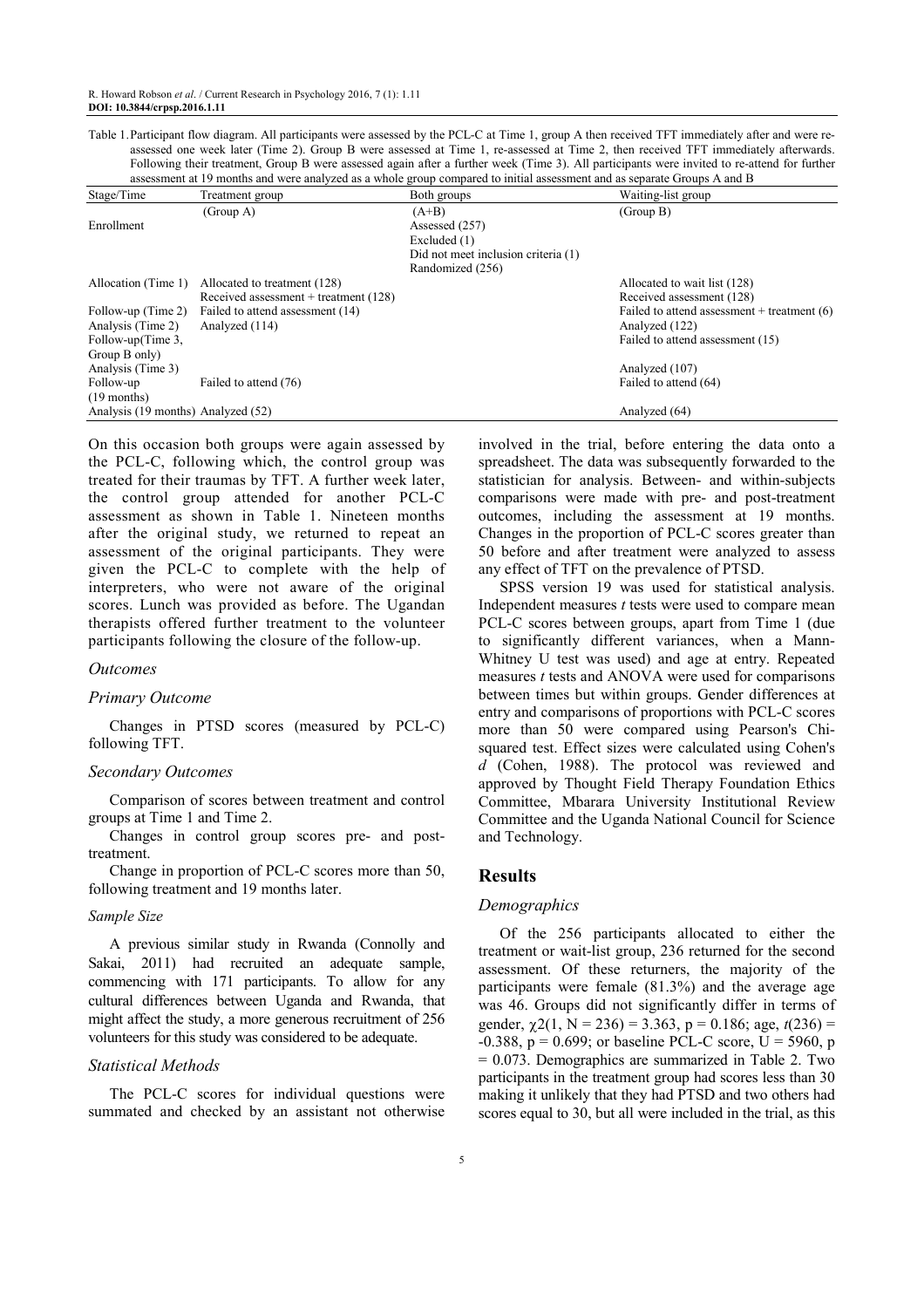had not been a predetermined exclusion. However, despite this, both groups at baseline had similar mean values, M  $(treated) = 58.0 (SD = 12.6)$  and M (wait-list) = 61.2 (SD) = 10.1), mean difference 2.72 (SEM = 1.58, *t*(236) = 1.72,  $p = 0.09$ , 95% CI (-5.84, 0.4). consistent with a significant prevalence of PTSD (PCL-C score greater than 50) in both groups prior to treatment.

### *Symptoms*

In addition to PTSD, as assessed by the PCL-C, other psychological symptoms sometimes presented and were treated, principally anxiety usually due to poverty and domestic strife, physical pain (most were small scale subsistence farmers) and grief due to bereavements (Table 3). They were identified by the client noting an elevated SUD whilst thinking about the problem. Whilst SUDs were recorded for these symptoms and on repeating as an indication of improvement or need for further treatment, the SUD is not considered robust enough for research.

### *Participation*

After initial enrollment and allocation to groups, 20 participants did not attend the second assessment, 14 in the treatment group (post-treatment) and six in the waitlist group (pre-treatment). A further 15 of the wait-list group did not attend for assessment after treatment. We were unable to undertake an intention to treat analysis, as we had no follow-up data on non-attenders and these were excluded from analysis. Their characteristics and PCL-C scores at baseline were not dis-similar to those who continued in the trial. For the 19 month followup, 127 participants attended, 52 from the original treatment group and 71 from the wait-list group (however only 64 of the 71 waist-list group returners were present at Time 3 and thus non-attenders at Time 3 were excluded from further analysis). A summary flow chart of attendance is shown in Table 1.

### *Main Effects*

At the second assessment (Time 2), after only the treatment group had received TFT therapy, scores had fallen significantly in both groups, from a mean of 58.0  $(SD = 12.6)$  to a mean score of 26.1  $(SD = 8.2)$ , for the

treatment group,  $t(114) = 22.45$ ,  $p<0.001$ , 95% CI [29.08, 34.71] and from a mean of  $61.2$  (SD = 10.1) to a mean of 47.0 (SD = 13.8) for the wait-list group,  $t(122)$  $= 9.94$ , p<0.001, 95% CI [11.41, 17.09]. However, the reduction in scores was significantly greater for the treatment group,  $F(1,254) = 65.452$ ,  $p<0.001$ ). The effect size of the intervention for the treatment group was large  $(d = 0.83)$ , compared to a medium effect for the control group  $(d = 0.44)$  the mean difference between the treated and untreated groups at Time 2 was 20.9. The effect size for the reduction of scores for the treatment group compared to the control group score reduction from Times 1 to 2 was very large  $(d = 1.14)$ . A further week later and following treatment, the control group had additional significant improvement, their mean score was  $26.4$  (SD = 8.2). The significant mean improvement for the control group from Time 2 to Time 3 after treatment was 20.6, *t*(107) = 14.46, p<0.001, 95% CI [17.09, 22.52]. The scores of both groups after treatment, were almost identical with a mean difference of 0.28,  $t(219) = -0.251$ ,  $p = 0.802$ , 95% CI [-2.46, 1.90]. These results are summarized in Table 4 and Fig. 1. Analysis of secondary outcomes by Pearson's  $\chi^2$  revealed a similar trend, with a significant reduction in the percentage of participants scoring more than 50 on the PCL-C for both groups from Time 1 to Time 2, however, more dramatically for the treated group, summarized in Table 5. The treatment group's proportion of PCL-C scores over 50 reduced significantly from 67.5% at Time 1 (pretreatment) to 1.8% (post-treatment) at Time 2,  $\chi^2(1, N =$  $114$ ) = 108.95, p<0.001. The wait-list group's proportion of PCL-C scores over 50 also reduced significantly from 82.8% at Time 1 to 41.8% at Time 2,  $\chi^2(1, N =$  $122$ ) = 108.95, p<0.001, with both assessments taken before treatment and to 1.9% following treatment at Time 3,  $\chi^2$  (1, N = 107) = 51.11, p<0.001. Two participants developed functional symptoms during therapy, one with a pseudo-seizure and a previous history, who recovered rapidly and another with prolonged hyperventilation. They were both assessed by a physician and emergency trained nurse who were members of our team and were considered fit to continue. Both recovered completely with improvements in their scores as TFT was continued.

Table 2. Participant characteristics. Non-attenders at Time 2 are excluded. The Mann-Whitney test was used, as in the treatment group initial PCL-C scores were skewed due to two participants with low scores. There were no significant differences in the demographics or PCL-C scores between the two groups

|                |      | Treastment group |           |      | Wait-list Group |           |                     |       |
|----------------|------|------------------|-----------|------|-----------------|-----------|---------------------|-------|
| Measure        |      | М                | <b>SD</b> | N    | М               | <b>SD</b> | Test                |       |
| Participants   | 114  |                  |           | 122  |                 |           |                     |       |
| Female $(\% )$ | 87.5 |                  |           | 83.2 |                 |           | Pearson's $\chi^2$  | 0.186 |
| Male $(\% )$   | 12.5 |                  |           | 16.8 |                 |           |                     |       |
| Age            |      | 44.3             | 16        |      | 45.1            | 14.4      | t test $0.699$      |       |
| PCL-C score    |      | 58.5             | 12.0      |      | 61.3            | 10.5      | Mann-Whitney U test | 0.073 |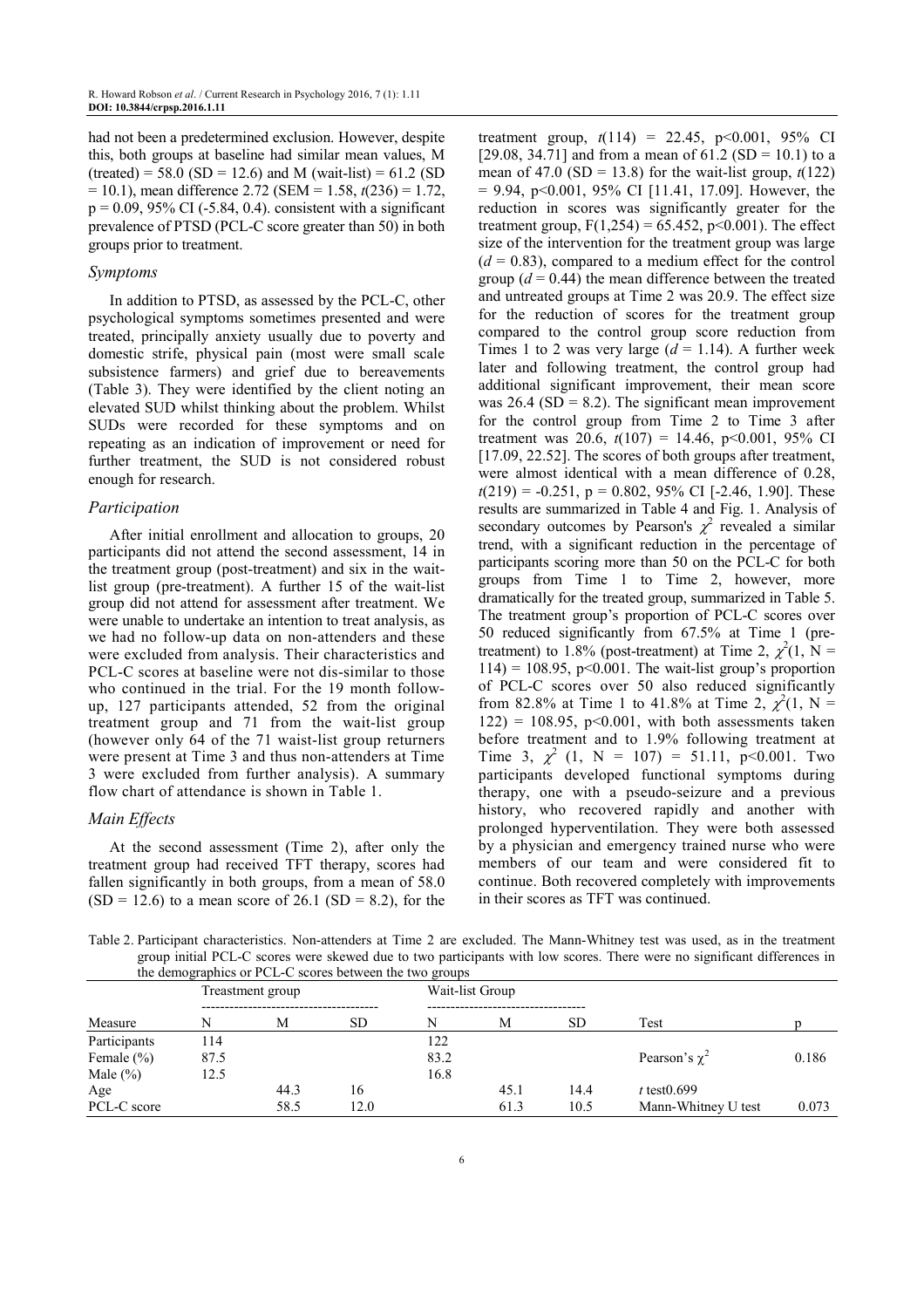| Table 3. Additional psychological symptoms. This lists the number of individuals with the above symptoms in addition to their |  |  |  |
|-------------------------------------------------------------------------------------------------------------------------------|--|--|--|
| presenting trauma. Some had more than one additional symptom                                                                  |  |  |  |

| Symptoms            | Treatment group | Control group |
|---------------------|-----------------|---------------|
| Anxiety             | 63              | 75            |
| Pain                | 26              | 35            |
| Anger               |                 | 14            |
| Grief (bereavement) |                 |               |
| Guilt               |                 |               |
| Shame               |                 |               |
| Embarrassment       |                 |               |
| Addiction           |                 |               |
| Rage                |                 |               |

Table 4. Mean PCL-C scores for treatment and wait-list groups at Time 1 and Time 2. Mean scores at baseline were not significantly different. There was a significant in reduction in PCL-C scores from Time 1 to Time 2 for both Group A and Group B. However, Group A had a significantly greater reduction in PCL-C at Time 2 (following treatment) than Group B (waitlisted)

|                     |      | Time i |      | Time 2 |      | PCL-C Reduction from<br>Time 1 to Time 2 |         |
|---------------------|------|--------|------|--------|------|------------------------------------------|---------|
| Group               |      | Mean   | SD   | Mean   | SD   | Mean Diff                                |         |
| Treatment (Group A) | . 14 | 58.0   | 12.6 | 26.1   |      | 32.4                                     | < 0.001 |
| Wait-list (Group B) | 122  | 61.2   | 10.1 | 47.0   | 13.8 | 12.4                                     | < 0.001 |

Table 5. Proportion of participants with PCL-C scores more than 50 at times 1 and 2. PCL-C scores more than 50 are very suggestive of PTSD and were greatly reduced in the treated group, compared to control. The wait-list group also showed a significant reduction from immediately before treatment  $(41.8%)$  to post-treatment  $(1.9%; p<0.001)$ 

|                     |                          | $\%$ with PCL-C $>50$ |        |         |  |
|---------------------|--------------------------|-----------------------|--------|---------|--|
| Group               |                          | Time.                 | Time 2 |         |  |
| Treatment (group A) | 114                      | -67.5                 |        | < 0.001 |  |
| Wait-list (group B) | $\cap$<br>$\overline{1}$ | 82.8                  | 41.8   | < 0.001 |  |

**⊙** Waitlist

**Treatment** 



Fig. 1. Mean PCL-C scores of treated and wait-listed groups, at Time 1 (pre-treatment), Time 2 (post-treatment for treatment group and second pre-treatment assessment for wait-listed group) and Time 3 (post-treatment for wait-listed group). Post-treatment scorers were 26.1 (SD = 8.2) for the treated group (Time 2) and 26.4 (SD = 8.2) for the wait-listed group at Time 3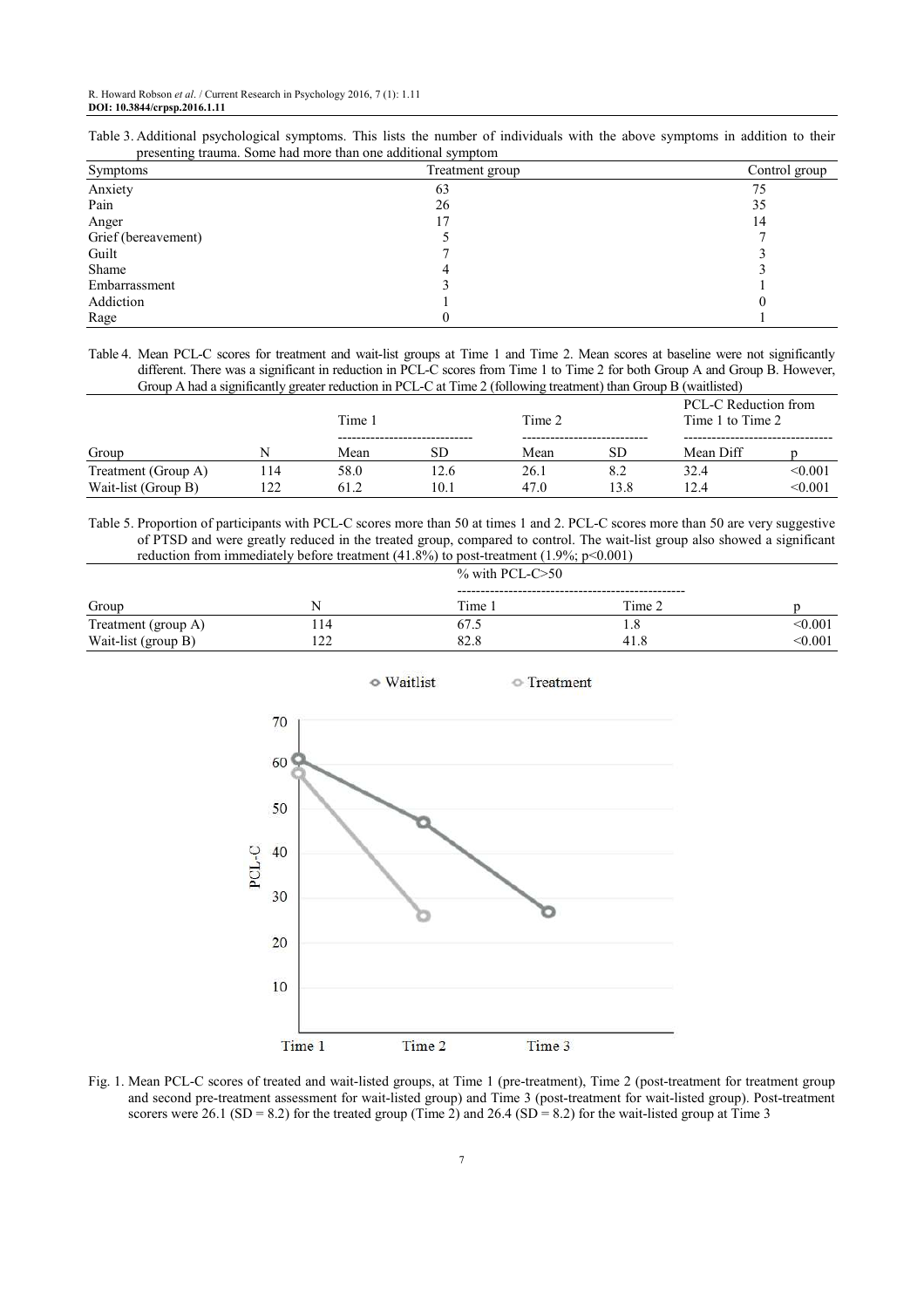### *19-Month Follow-Up*

Only half of the original cohort attended the nineteen-month follow-up, as shown in Table 1 and only those who attended at nineteen months were analyzed, although their composition was similar to the original groups. One of the non-attenders had died in the interim, cause unknown. The mean score of those who attended at 19 months was  $43.6$  (SD = 13.1), which was significantly more than their score one week after treatment of 25.8 (SD = 7.8),  $t(115) = 13.43$ , p<0.001, 95% CI [15.22, 20.49].

Although the nineteen-month score for the wait-list group was very similar to their control Time 2 score, that is before treatment, there were considerably less participants with high PCL-C scores of more than 50  $(26.6\%)$  than at Time 2  $(41.8\%)$ . For this particular analysis, only the waiting list group were analyzed since they had a score after a week's run-in which gave a more realistic control score than if both groups had been analyzed. This suggests that there was some persisting benefit even after 19 months, in that there were still less with diagnostic scores for PTSD than before treatment.

## **Discussion**

This randomized parallel group study, has provided evidence that long-standing symptoms of PTSD can be alleviated by a single treatment of TFT, provided by selected local people who have received a focused two-day training program. Although the waitlist (control) group of participants improved considerably compared to their initial assessment, they only achieved the same level of benefit as the treatment group after receiving TFT. However, this does demonstrate the need for control groups in this type of study, due to a placebo effect. This effect is not surprising since just attending the trial meant that the participants were given a social opportunity and treated with dignity and respect and it is likely that this general feeling in well-being contributed to the somewhat surprising improvement in the waitlist group scores prior to receiving treatment.

When assessed 19 months later, the participants had returned to an average score for PTSD that was similar to that achieved by the waitlist group before treatment. As only the waitlist group, who had a more realistic control score at Time 2 were analyzed, the proportion with high scores (more than 50) for a diagnosis of PTSD were considerably less. Overall, the nineteen month data is not robust due to the high drop-out, but suggests that there has been a recurrence of PTSD symptoms which could have benefited by repeated treatment. Anecdotally, we understood that many did not re-attend at nineteen study was a significant undertaking for them, but we cannot confirm that explanation. Other studies in Rwanda had suggested that the initial benefits had been sustained at one year (Sakai *et al*., 2010) and two years following initial treatment (Connolly and Sakai, 2011). There are cultural and other differences between these countries, in that Rwanda has had well-developed TFT services for some years and following the genocide there, the overall social structure has improved. Many of our participants had had repeated traumatization due to crime, accident, illness and grief and the consequences of gender inequality, all of which could well have encouraged a recurrence of their PTSD symptoms, also, ongoing treatment with TFT is not as readily available as in Rwanda. It is likely that some clients will require follow-up treatment for new or recurrent symptoms. There is therefore increasing evidence that TFT can be an effective and efficient means of treating the long-term effects of trauma (Dunnewold, 2014) like other accepted therapies, such as Cognitive Behavioral Therapy (CBT), exposure therapy and Eye Movement Desensitization and Reprocessing (EMDR) (Foa *et al*., 2009; Bergman, 2010) and is more efficient in terms of speed of benefit and resources needed to implement. TFT can utilize the ability of local people, adept in their local languages to learn and administer. There were only two minor side effects noted, both resolved rapidly and might reflect cultural aspects of the population studied. There were no physical or psychological sequelae. There was no evidence during or after the treatment period to indicate that any of the participants were re-traumatized by the therapy. There is some evidence in other situations, that Emotional Freedom Therapy (EFT), a related technique, can produce similar benefits in a short time (Church *et al*., 2013). Boath *et al*. (2014) in a pilot study with controls, reported a favorable response of Bosnian refugees with PTSD to EFT with matrix reimprinting. A recent systematic review of psychological treatments for PTSD, could only find evidence to support EMDR and trauma-focused CBT, although there were concerns about the strength of the evidence and studies were only short-term (Bisson *et al*., 2013). In a meta-analysis, Watts *et al*. (2013) concluded that effective psychotherapies included cognitive therapy, exposure therapy and EMDR. Several pharmacotherapies were also effective, but less so. Energy psychology was not considered in these last two reviews. Energy psychology has advantages over other standard therapies by being less traumatic, quicker and requiring less client commitment (Church *et al*., 2013). Metcalf *et al*. (2016) reviewed the evidence base for complementary therapies as treatments for PTSD and only acupuncture, EFT, mindfulness and yoga were considered to meet their

months as they felt much better and travelling to the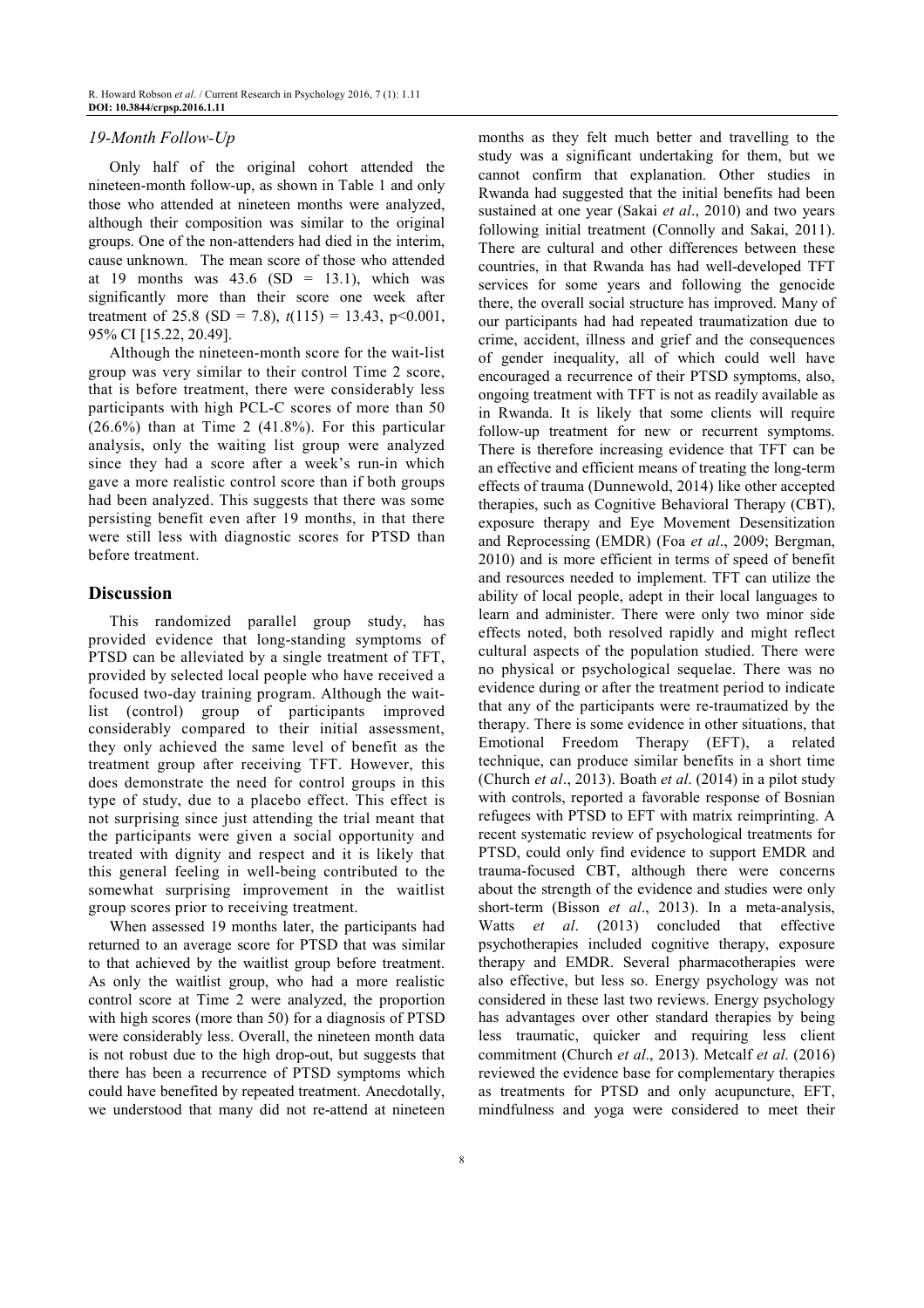criteria and even the evidence for these was considered weak. They did not identify sufficient evidence to support TFT and were concerned at the uncertainty of the mechanism of these therapies, although this does not mean that they are ineffective. As in our study, similar large effect sizes have been demonstrated for a variety of therapies including Cognitive Processing Therapy (CPT) (Bass *et al*., 2013), narrative exposure therapy in children (Ertl *et al*., 2011) where there was a moderate waitlist effect size associated with counseling. Reviews of treatment of established PTSD by Jonas *et al*. (2013) and Watts *et al*. (2013) generally demonstrate large effect sizes similar to those that we obtained. TFT does have the advantage that it is easy to teach and rapidly effective. These reviews have provided evidence for the effectiveness of pharmacotherapy, but often with smaller effect sizes. It has been difficult to compare effectiveness of therapies between trials, due to differences in clients, therapist skills and duration of the therapies. Uncertainty remains over the mechanism of action of TFT, which is cheap, simple, rapid and may have long-term benefit. This has been discussed by Feinstein (2012) and Church and Feinstein (2013). Acupuncture has been shown to decrease activity in the amygdala and hippocampus using functional Magnetic Resonance Imaging (fMRI) (Hui *et al*., 2000) and the same authors have produced further evidence of deactivation of the amygdala and suppression of the stress response when a traumatic memory is re-activated at the same time, an effect which can be long-lasting (Fang *et al*., 2009). Feinstein (2010) has also reviewed the compelling evidence that acupoint stimulation associated with brief psychological exposure sends deactivating signals to the amygdala that attenuates the threat response to innocuous stimuli, that is a feature of PTSD. Church *et al*. (2012) demonstrated a favorable hormonal response to EFT associated with improvements in PTSD symptoms.

## **Conclusion**

In summary, we have provided further evidence to support the effectiveness of TFT at improving the symptoms of PTSD, with an effect size similar to other recommended treatments, but TFT can be delivered by community members after brief training and can be self-administered, enabling traumatized communities to be able to treat themselves. Although an alternative therapy comparison group was not used, due to risks of introducing bias, the placebo effect observed was likely due to a therapeutic effect of completing the PLC-C with trainees who were used to providing support to parishoners. This approach is effective, efficient (especially in a resource poor-environment), affordable and not culturally specific. We did not find that the initial marked improvement was sustained long-term, although of the ones who returned for assessment after 19 months, there were still fewer fulfilling the criteria for PTSD. The possible reasons for the partial recurrence of symptoms have been discussed, but some individuals may require followup treatment for new or recurrent symptoms. There is a need however for more randomized controlled trials to clarify the contribution of TFT and similar modalities in the treatment of PTSD.

## **Acknowledgement**

We appreciate the assistance of B. Wiese, M. Uldal, N. Nding, O. Nding and A. Maillet with training and data entry, Fr. Peter Mubunga Basaliza and B. Africano, K. Alozius, T. Richard and T. Sunday for organizing the venues, volunteer and translations, the Diocesan lay workers who undertook the training and Egidio Nkaijanahwo, Diocsesan Bishop.

## **Funding Information**

Thought Field Therapy Foundation UK Ltd, Thought Field Therapy Foundation, the Mats Uldal Humanitarian Foundation and the Association for Comprehensive Energy Psychology contributed to funding this research.

## **Author's Contributions**

All authors contributed to developing the protocol and undertook the training, study supervision, data collection and contributed to and approved the article.

## **Conflicts of Interest**

There were no conflicts of interest and no personal gain, financial or otherwise. The views expressed in this article do not necessarily reflect those of the charities supporting this research. RL is a private practicing therapist, using TFT in addition to other therapies, RHR, PMR and CM only use the therapy in humanitarian work. CP is not a therapist. The Foundations support humanitarian work and research to confirm or otherwise the contribution of TFT to such work. The authors were mindful of the need to avoid bias during this project. During the trial, the researchers, ensured that any bias was minimized, especially with the collection and recording of scores. Daily reviews were held with the team to identify any concerns.

## **Ethics**

The trial is registered at ClinicalTrials.gov as NCT01681628. Thought Field Therapy Foundation Ethics Committee, Mbarara University Institutional Review Committee and the Uganda National Council for Science and Technology approved the study.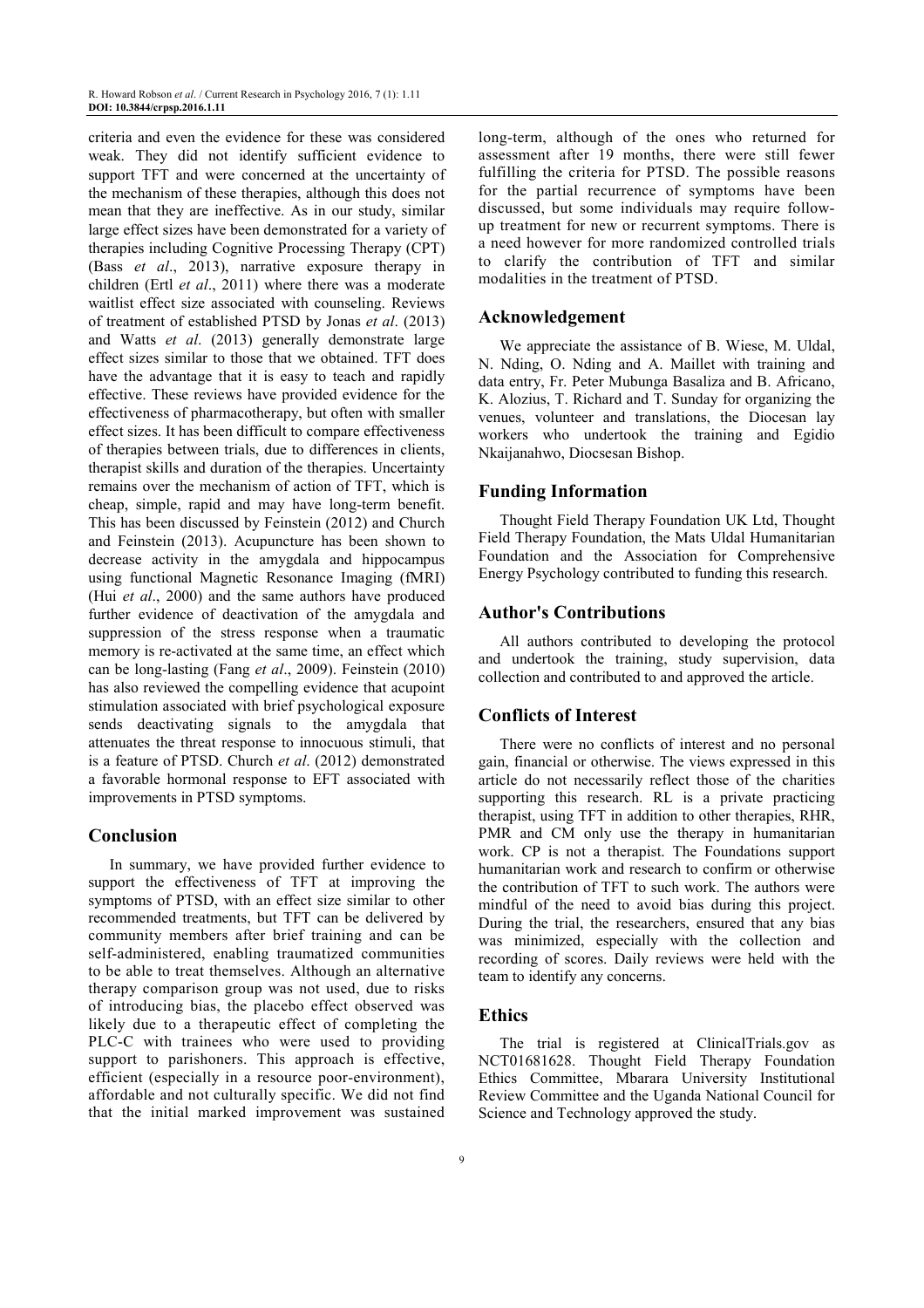## **References**

- Bass, J.K., J. Annan, S.M. Murray, D. Kaysen and S. Griffiths *et al*., 2013. Controlled trial of psychotherapy for Congolese survivors of sexual violence. New Engl. J. Med., 368: 2182-2191. DOI: 10.1056/NEJMoa1211853
- Bergman, U., 2010. EMDR's neurobiological mechanisms of action: A survey of 20 years of searching. J. EMDR Pract. Res., 4: 22-42. DOI: 10.1891/1933-3196.4.1.22
- Bisson, J.I., N.P. Roberts, M. Andrew, R. Cooper and C Lewis, 2013. Psychological therapies for chronic Post-Traumatic Stress Disorder (PTSD) in adults. Cochrane Database Syst. Rev. DOI: 10.1002/14651858.CD003388.pub4
- Blanchard, E.B., J. Jones-Alexander, T.C. Buckley and C.A. Forneris, 1996. Psychometric properties of the PTSD Checklist (PCL). Behav. Res. Therapy, 34: 669-673. DOI: 10.1016/0005-7967(96)00033-2
- Boath, E.T., T. Stewart and C. Rolling, 2014. The impact of EFT and matrix reimprinting on the civilian survivors of war in Bosnia: A pilot study. Curr. Res. Psychol., 5: 64-72. DOI: 10.3844/crpsp.2014.64.72
- Briere, J., 1995. Trauma Symptom Inventory: Professional Manual. 1st Edn., Psychological Assessment Resources, pp: 61.
- Lutz, F.L. and R.J. Callahan, 1985. The five minute phobia cure. Enterprise Publishing, Wilmington.
- Callahan, R.J. and R. Trubo, 2001. Tapping the Healer Within. 1st Edn., McGraw-Hill, New York, ISBN-10: 0071394923, pp: 240.
- Callahan, R.J. and J. Callahan, 1996. Thought Field Therapy (TFT) and Trauma: Treatment and Theory. 1st Edn., The Callahan Techniques, pp: 144.
- Callahan, R.J. and J. Callahan. 2000. Stop the Nightmares of Trauma: Thought Field Therapy (TFT), the Power Therapy for the 21st Century. 1st Edn., Professional Press, Chapel Hill, ISBN-10: 1570875057, pp: 321.
- Callahan, R.J. and J. Callahan, 2011. Tapping the Body's Energy Pathways. 1st Edn., Callahan Techniques, Indio, California, pp: 242.
- Church, D. and D. Feinstein. 2013. Energy Psychology in the Treatment of PTSD: Psychobiological and Clinical Principles. In: Psychology of Trauma, Van Leeuwen, T. and M. Brouwer (Eds.), Nova Science Publishers, Hauppage, New York, pp: 211-244.
- Church, D., C. Hawk, A.J. Brooks, O. Toukolehto and M. Wren *et al*., 2013. Psychological trauma symptom improvement in veterans using emotional freedom techniques: A randomized controlled trial. J. Nervous Mental Dis., 201: 153-160. DOI: 10.1097/NMD.0b013e31827f6351
- Church, D., G. Yount and A. Brooks, 2012. The effect of emotional Freedom Techniques (EFT) on stress biochemistry: A randomized controlled trial. J. Nervous Mental Dis., 200: 891-896. DOI: 10.1097/NMD.0b013e31826b9fc1
- Cohen, J., 1988. Statistical Power Analysis for the Behavioral Sciences. 2nd Edn., Lawrence Earlbaum Associates, Hillsdale, New Jersey, ISBN-10: 0805802835, pp: 567.
- Connolly, S.M., D. Roe-Sepowitz, C. Sakai and J. Edwards, 2013. Utilizing community resources to treat PTSD: A randomized controlled study using thought field therapy. African J. Traumatic Stress, 3: 82-90.
- Connolly, S. and C. Sakai, 2011. Brief trauma intervention with Rwandan genocide-survivors using thought field therapy. Int. J. Emergency Mental Health, 13: 161-172. PMID: 22708146
- Desjarlais, R., L. Eisenberg, B. Good and A. Kleinman, 1995. World Mental Health: Problems and Priorities in Low-Income Countries. 1st Edn., Oxford Press, New York, ISBN-10: 0195095405, pp: 382.
- Dunnewold, A.L., 2014. Thought Field Therapy efficacy following large scale traumatic events. Curr. Res. Psychol., 5: 34-39. DOI: 10.3844/crpsp.2014.34.39
- Ertl, V., A. Pfeiffer, E. Schauer, T. Elbert and F. Neuner. 2011. Community-implemented trauma therapy for former child soldiers in Northern Uganda: A randomized controlled trial. J. Am. Med. Assoc., 306: 503-512. DOI: 10.1001/jama.2011.1060
- Falsetti, S.A., H.S. Resnick, P.A. Resnick and S.G. Kilpatrick, 1993. The modified PTSD symptom scale: A brief self-report measure of Posttraumatic Stress Disorder. Behav. Therapist, 16: 161-180.
- Fang, J., Z. Jin, Y. Wang, K. Li and J. Kong *et al*., 2009. The salient characteristics of the central effects of acupuncture needling: Limbic-paralimbicneocortical network modulation. Human Brain Mapp., 30: 1196-1206. DOI: 10.1002/hbm.20583
- Feinstein, D., 2008. Energy psychology in disaster relief. Traumatology, 14: 127-139. DOI: 10.1177/1534765608315636
- Feinstein, D., 2010. Rapid treatment of PTSD: Why psychological exposure with acupoint tapping may be effective. Psychotherapy: Theory Res. Pract. Train., 47: 385-402. DOI: 10.1037/a0021171
- Feinstein, D., 2012. Acupoint stimulation in treating psychological disorders: Evidence of efficacy. Rev. General Psychol., 16: 364-380. DOI: 10.1037/a0028602
- Foa, E.B., E.A. Hembree and B.O. Rothbaum, 2007. Prolonged Exposure Therapy for PTSD: Emotional Processing of Traumatic Experiences Therapist Guide. 1st Edn., Oxford University Press, New York, ISBN-10: 0199727449, pp: 160.